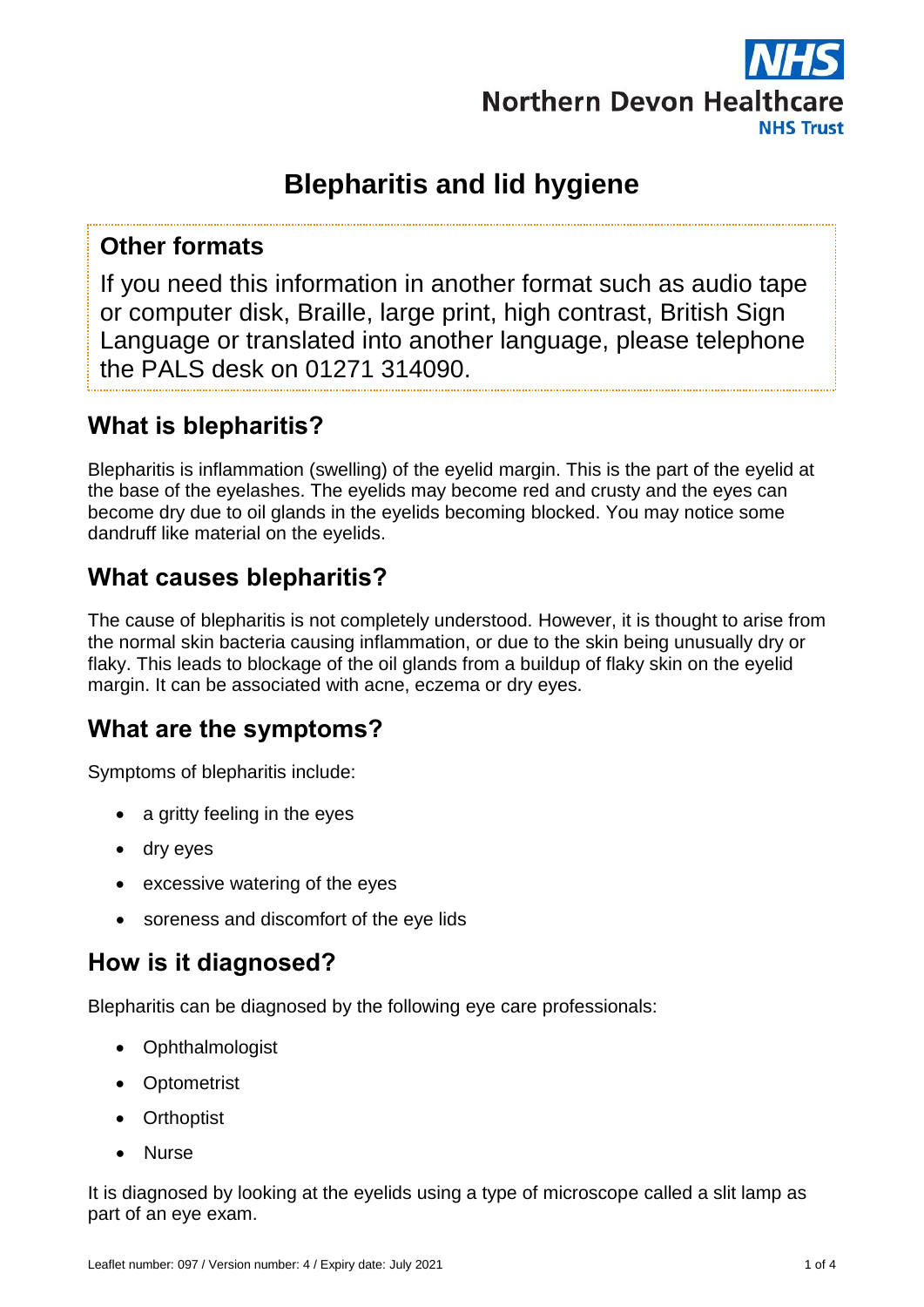#### **How is it treated?**

Blepharitis cannot be cured. However, with good lid hygiene the symptoms can be reduced and the swelling can be managed.

#### **Lid hygiene**

Lid hygiene can be done using the technique below or, alternatively, you may be able to purchase over-the-counter products such as eye cleansing wipes/pads and creams to clean the eyelids, as well as heated pads to use in place of the conventional warm compress.

This can involve two stages:

- 1. Warm compress. Use a clean flannel or cotton pad.
	- a. Hold the pad under warm/hot running water
	- b. Squeeze out the excess water
	- c. Hold the warm flannel/pad against your closed eyelids until it starts to cool down
	- d. Repeat steps a to c above. You will need to reheat the flannel/pad regularly to keep the eyelids warm.
	- e. The compress should be done for 1 to 2 minutes in total.
- 2. Lid cleaning. Use a clean cotton bud and a clean cup or bowl.
	- a. Boil some water and pour it into a clean cup or bowl. Set aside and leave to cool.
	- b. Get a clean cotton bud and dip it into the cooled boiled water.
	- c. **Lower eyelid:** with the cotton bud pointed toward your eye, pull the lower eyelid down. Whilst looking up, sweep the cotton bud along your eyelid just behind the eyelashes from your nose to the outer part of your eye.
	- d. **Upper eyelid:** swap the end of the cotton bud and dip this in the sterile water. Look down. Point the cotton bud to your nose and rest this against your upper eyelid behind the eyelashes. Brush side to side whilst lifting the cotton bud upwards, like putting on mascara.
- 3. Lubricants. You may also be prescribed eye lubricants to help soothe the discomfort and improve the symptoms of dry eye. These should be used regularly throughout the day. It may be more soothing if the drops are refrigerated.
- 4. Antibiotic eye drops may be used if you have very swollen lids or evidence of a bacterial infection in the eyes.
- 5. Omega 3 oil and flax seed oil are thought to be beneficial. These can be taken by mouth and may help with dry eye symptoms.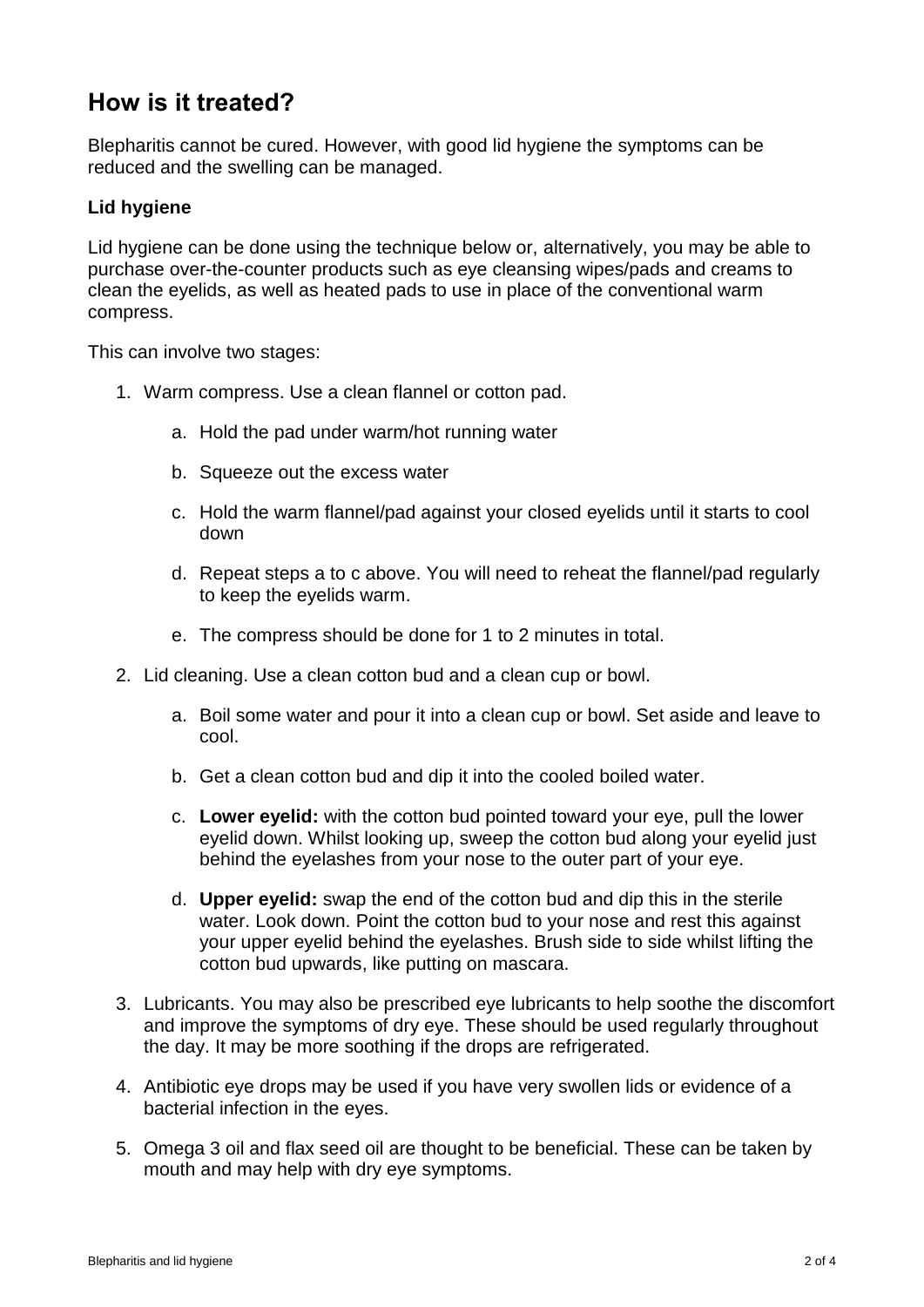# **Possible effects of treatment**

Improved symptoms.

#### **What is the prognosis or expected outcome of treatment?**

It will likely take a couple of weeks of good lid hygiene before you start to notice an improvement in your symptoms.

#### **Are there any possible complications?**

If left untreated blepharitis can cause damage to the front surface of the eye (cornea) and can affect your vision.

Untreated severe blepharitis can lead to developing styes and swelling of the oil glands in the eye called meibomian cysts (chalazion).

### **Follow-up**

In most cases, follow-up is not required. In more severe cases, you may be seen 4 to 6 weeks after starting lid hygiene.

### **Further information**

If you have any questions, please ask a member of the eye care team.

Northern Devon Healthcare NHS Trust Raleigh Park **Barnstaple** Devon FX31 4JB

Switchboard: 01271 322577

#### **Useful websites:**

http://blepharitistreatment.org.uk/blepharitis-treatment/

#### **References**

Blepharitis treatment [online] Available at: [http://blepharitistreatment.org.uk/blepharitis](http://blepharitistreatment.org.uk/blepharitis-treatment)[treatment](http://blepharitistreatment.org.uk/blepharitis-treatment) [Accessed 17/01/2017]

What is blepharitis? AAO. [Online] Available at: [https://www.aao.org/eye](https://www.aao.org/eye-health/diseases/what-is-blepharitis)[health/diseases/what-is-blepharitis](https://www.aao.org/eye-health/diseases/what-is-blepharitis) [Accessed 17/01/2017]

Blepharitis. NHS choices (2016) [online] Available at: <http://www.nhs.uk/conditions/Blepharitis/Pages/Introduction.aspx> [Accessed 17/01/2017]